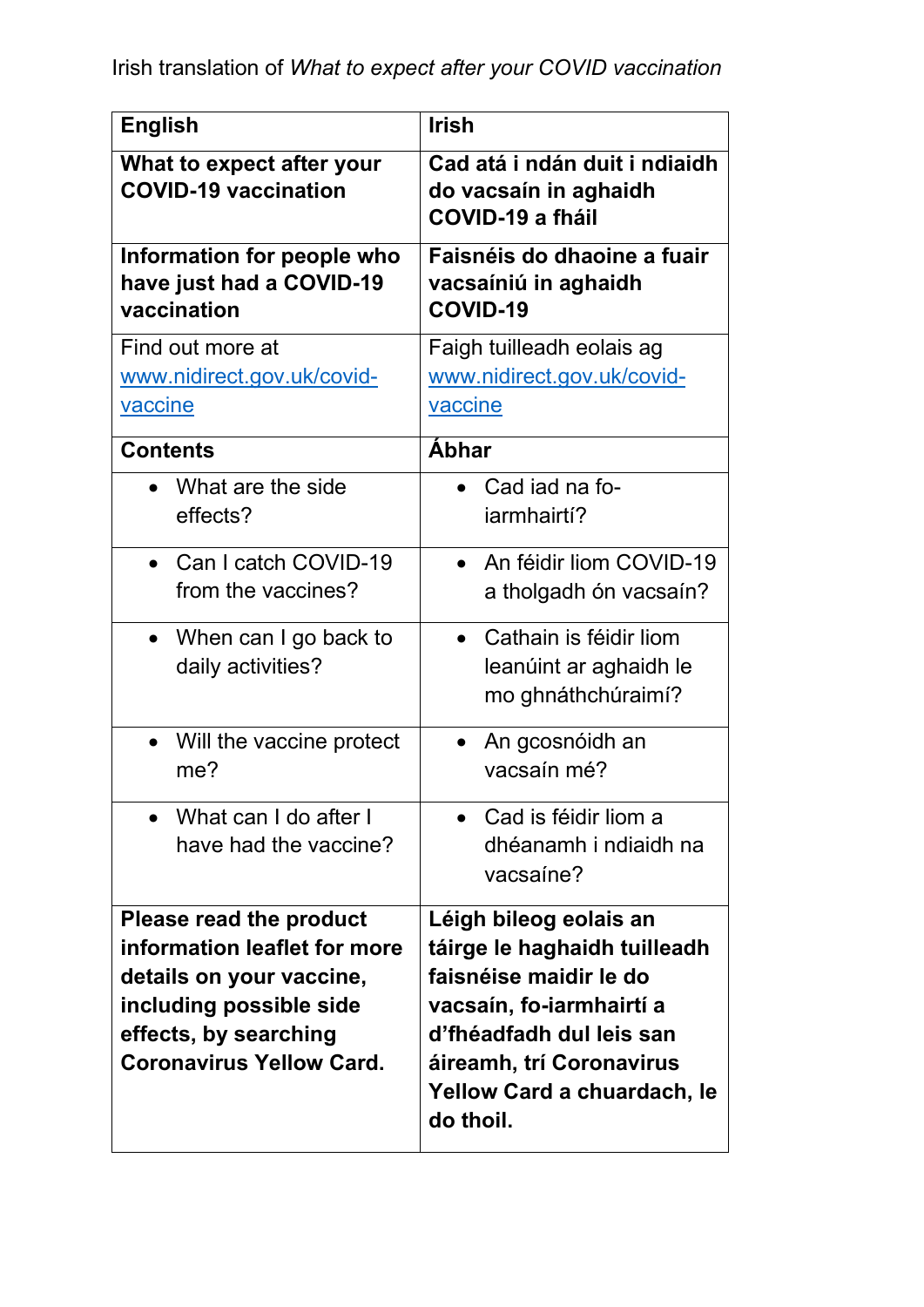| You can also report<br>suspected side effects on<br>the same website or by<br>downloading the Yellow<br>Card app.<br>https://coronavirus-<br>yellowcard.mhra.gov.uk<br>People who are most at risk<br>from the complications of<br>coronavirus (COVID-19) are<br>being offered the COVID-19<br>vaccination. This leaflet<br>tells you what to expect<br>after you have had your<br>primary or booster<br>vaccination. | Is féidir leat fo-iarmhairtí<br>amhrasta a thuarisciú<br>freisin ar an suíomh<br>gréasáin chéanna nó tríd an<br>aip Yellow Card a íoslódáil.<br>https://coronavirus-<br>yellowcard.mhra.gov.uk<br>Tá vacsaíniú á thairiscint do<br>na daoine is mó atá i mbaol<br>dul in aimhréidh má<br>tholgann siad an<br>coróinvíreas (COVID-19).<br>Insítear duit sa bhileog<br>eolais seo céard atá i ndáin<br>duit i ndiaidh do<br>phríomhvacsaínithe nó do<br>vacsáinithe<br>theanndáileoige. |
|-----------------------------------------------------------------------------------------------------------------------------------------------------------------------------------------------------------------------------------------------------------------------------------------------------------------------------------------------------------------------------------------------------------------------|---------------------------------------------------------------------------------------------------------------------------------------------------------------------------------------------------------------------------------------------------------------------------------------------------------------------------------------------------------------------------------------------------------------------------------------------------------------------------------------|
| What are the side effects?                                                                                                                                                                                                                                                                                                                                                                                            | Cad iad na fo-iarmhairtí?                                                                                                                                                                                                                                                                                                                                                                                                                                                             |
|                                                                                                                                                                                                                                                                                                                                                                                                                       |                                                                                                                                                                                                                                                                                                                                                                                                                                                                                       |
| Like all medicines, vaccines<br>can cause side effects. Most<br>of these are mild and short-<br>term, and not everyone gets<br>them. The very common side<br>effects are the same and<br>should still only last a day or<br>two.                                                                                                                                                                                      | Mar is amhlaidh an cás le<br>gach leigheas, tá seans ann<br>go dtiocfaidh fo-iarmhairtí ort.<br>Tá an chuid is mó díobh seo<br>éadrom agus<br>gearrthréimhseach, agus ní<br>thagann siad ar chách. Is<br>ionann an cás maidir leis na<br>fo-iarmhairtí coitianta agus ba<br>cheart nach mairfeadh siad<br>ach lá nó dhó.                                                                                                                                                              |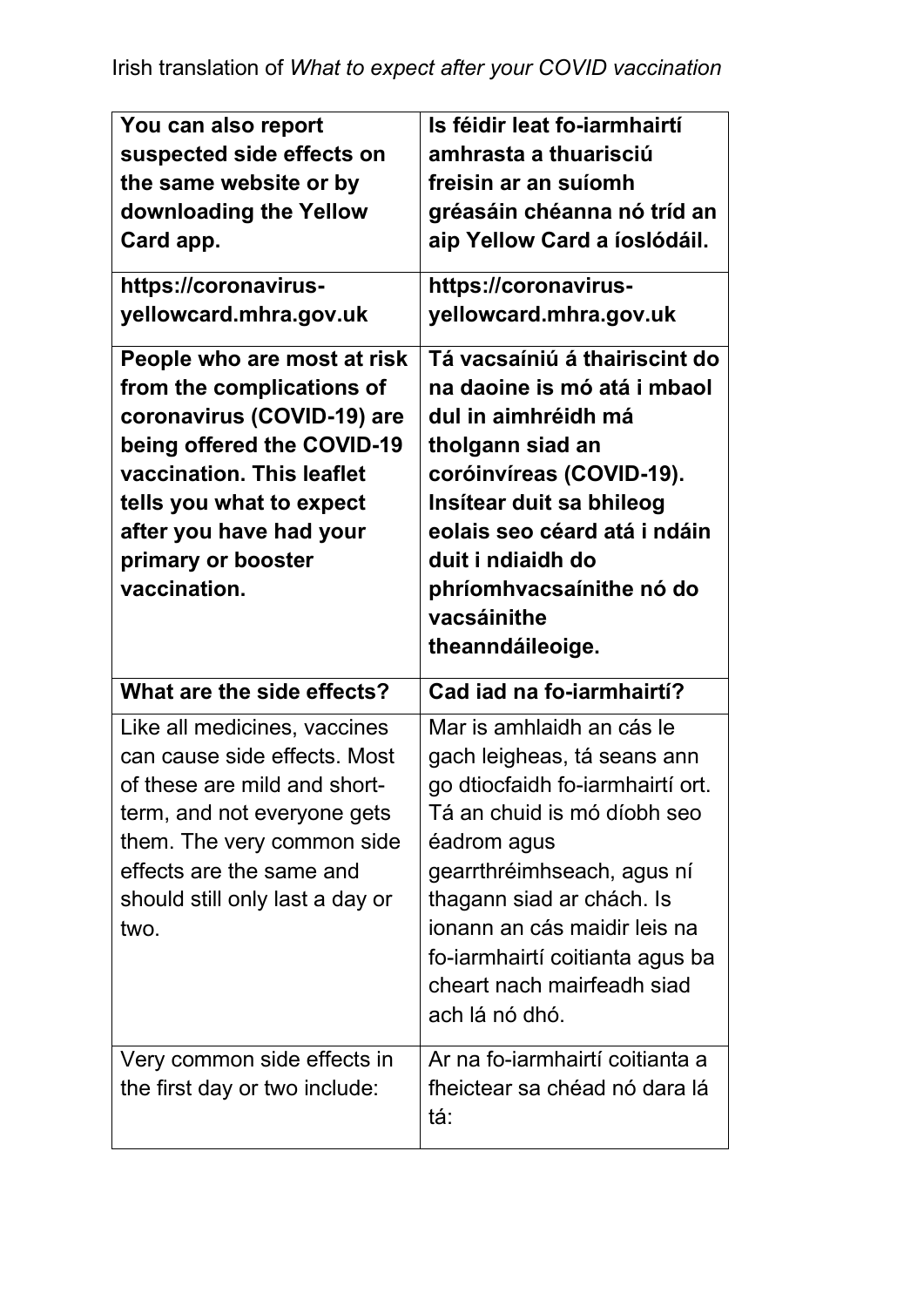| having a painful, heavy                                                                                                                                                                                                                                                                                                                             | pian, troime agus                                                                                                                                                                                                                                                                                                                               |
|-----------------------------------------------------------------------------------------------------------------------------------------------------------------------------------------------------------------------------------------------------------------------------------------------------------------------------------------------------|-------------------------------------------------------------------------------------------------------------------------------------------------------------------------------------------------------------------------------------------------------------------------------------------------------------------------------------------------|
| feeling and tenderness                                                                                                                                                                                                                                                                                                                              | soghortaitheacht sa                                                                                                                                                                                                                                                                                                                             |
| in the arm where you                                                                                                                                                                                                                                                                                                                                | lámh ina bhfuair tú                                                                                                                                                                                                                                                                                                                             |
| had your injection                                                                                                                                                                                                                                                                                                                                  | d'instealladh                                                                                                                                                                                                                                                                                                                                   |
| feeling tired                                                                                                                                                                                                                                                                                                                                       | tuirse                                                                                                                                                                                                                                                                                                                                          |
| headache, aches and<br>chills                                                                                                                                                                                                                                                                                                                       | tinneas cinn, pian agus<br>$\bullet$<br>crithfhuacht                                                                                                                                                                                                                                                                                            |
| You may also have flu like<br>symptoms with episodes of<br>shivering and shaking for a<br>day or two. However, a high<br>temperature* could also<br>indicate that you have<br>COVID-19 or another<br>infection. You can rest and<br>take the normal dose of<br>paracetamol (follow the<br>advice in the packaging) to<br>help make you feel better. | D'fhéadfá siomptóim fhliú le<br>babhta creatháin ar feadh lá<br>nó dó a fháil. Mar sin féin,<br>d'fhéadfadh teocht ard* a<br>léiriú go bhfuil COVID-19 nó<br>ionfhabhtú eile ort. Is féidir<br>leat do scíth a ligean agus an<br>ghnáth-dáileog paraicéatamóil<br>a thógáil (lean an chomhairle<br>ar an bpacáiste) chun biseach<br>a chur ort. |
| *If you are on chemotherapy                                                                                                                                                                                                                                                                                                                         | *Má tá tú ar cheimiteiripe                                                                                                                                                                                                                                                                                                                      |
| and have a high temperature,                                                                                                                                                                                                                                                                                                                        | agus tá teocht ard ort, déan                                                                                                                                                                                                                                                                                                                    |
| contact your local cancer care                                                                                                                                                                                                                                                                                                                      | teagmháil le d'aonad cúraim                                                                                                                                                                                                                                                                                                                     |
| unit.                                                                                                                                                                                                                                                                                                                                               | ailse áitiúil.                                                                                                                                                                                                                                                                                                                                  |
| An uncommon side effect is                                                                                                                                                                                                                                                                                                                          | Is fo-iarmhairt                                                                                                                                                                                                                                                                                                                                 |
| swollen glands in the armpit                                                                                                                                                                                                                                                                                                                        | neamhchoitianta é má atann                                                                                                                                                                                                                                                                                                                      |
| or neck on the same side as                                                                                                                                                                                                                                                                                                                         | do chuid faireoga ar d'ascaill                                                                                                                                                                                                                                                                                                                  |
| the arm where you had the                                                                                                                                                                                                                                                                                                                           | nó do mhuineál ar an taobh a                                                                                                                                                                                                                                                                                                                    |
| vaccine. This can last for                                                                                                                                                                                                                                                                                                                          | bhfuair tú an vacsaín.                                                                                                                                                                                                                                                                                                                          |
| around 10 days, but if it lasts                                                                                                                                                                                                                                                                                                                     | D'fhéadfadh sé seo                                                                                                                                                                                                                                                                                                                              |
| longer see your doctor. If you                                                                                                                                                                                                                                                                                                                      | maireachtáil timpeall 10 lá,                                                                                                                                                                                                                                                                                                                    |
| are due for a mammogram in                                                                                                                                                                                                                                                                                                                          | ach má mhaireann sé níos                                                                                                                                                                                                                                                                                                                        |
| the few weeks after the                                                                                                                                                                                                                                                                                                                             | faide, téigh chuig do                                                                                                                                                                                                                                                                                                                           |
| vaccine, then you should                                                                                                                                                                                                                                                                                                                            | dhochtúir. Má tá tú ag súil le                                                                                                                                                                                                                                                                                                                  |
| mention that when you attend.                                                                                                                                                                                                                                                                                                                       | mamagram a dhéanamh sna                                                                                                                                                                                                                                                                                                                         |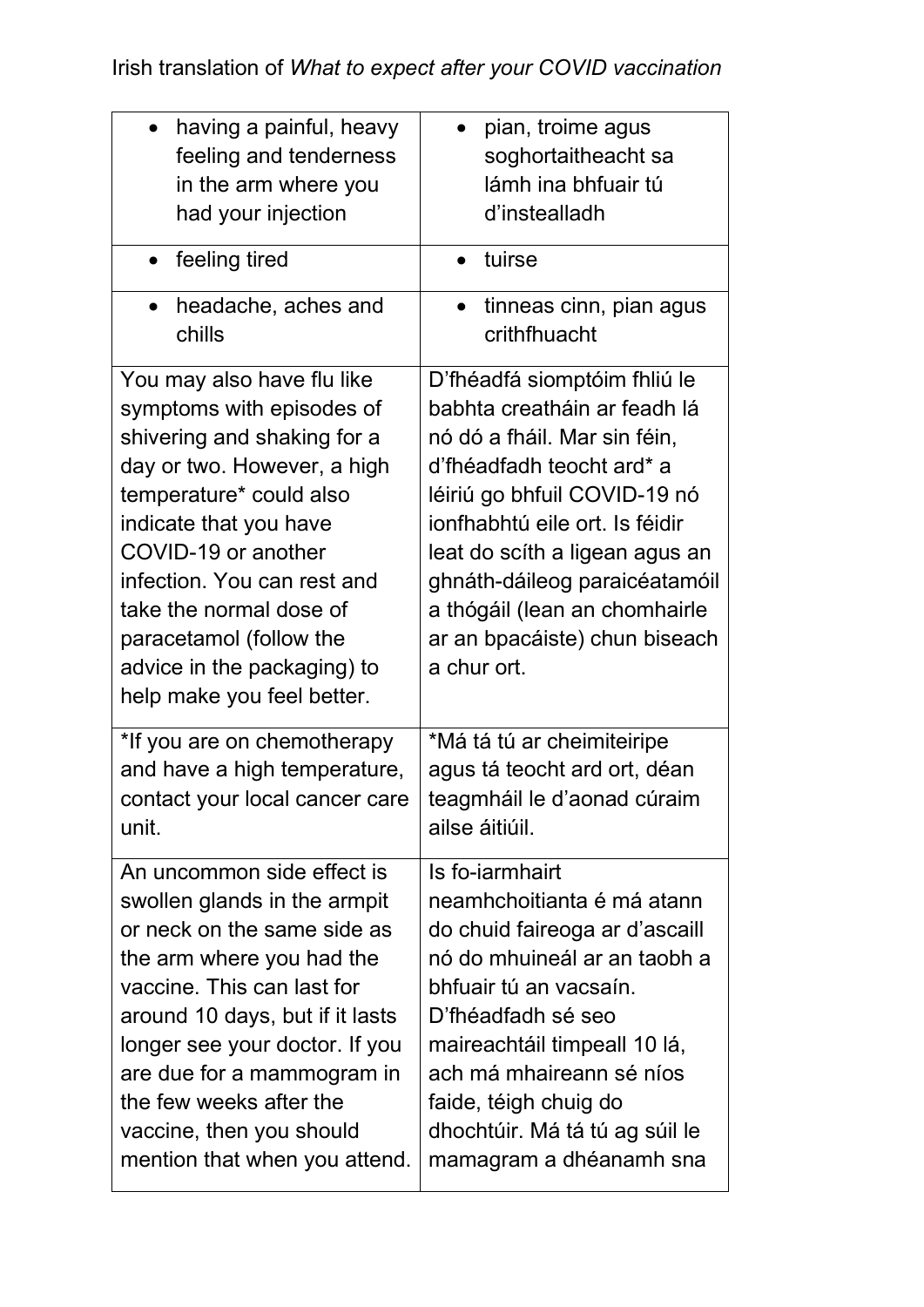|                                | seachtainí i ndiaidh na          |
|--------------------------------|----------------------------------|
|                                | vacsaíne, ba cheart duit é sin   |
|                                | a lua ag an gcoinne.             |
| What should I do if I am       | Cad ba cheart dom a              |
| concerned about my             | dhéanamh má tá imní orm          |
| symptoms?                      | faoi mo chuid siomptóm?          |
| These symptoms normally        | Maireann na siomptóim seo        |
| last less than a week. If your | níos lú ná seachtain de          |
| symptoms seem to get worse     | ghnáth. Má éiríonn do            |
| or if you are concerned, call  | shiomptóim níos measa nó         |
| your GP or Out of Hours        | má tá imní ort, cuir glaoch ar   |
| service. If you do seek advice | do dhochtúir teaghlaigh nó ar    |
| from a doctor or nurse, make   | sheirbhís atá ar fáil taobh      |
| sure you tell them about your  | amuigh de na gnáthuaireanta      |
| vaccination (show them the     | oibre. Má iarrann tú comhairle   |
| vaccination card - keep your   | dochtúra nó altra, déan cinnte   |
| card safe) so that they can    | go n-insíonn tú leo faoi do      |
| assess you properly. You can   | vacsaín (taispeáin an cárta      |
| also report suspected side     | vacsaíne dóibh - coinnigh do     |
| effects of vaccines and        | chárta go sábháilte) ionas gur   |
| medicines through the Yellow   | féidir leo thú a mheas i gceart. |
| Card scheme. You can do this   | Is féidir fo-iarmhairtí amhrasta |
| online by searching            | vacsaíní agus leighis a          |
| Coronavirus Yellow Card or     | thuairisciú trí scéime an        |
| by downloading the Yellow      | Chárta Bhuí. Is féidir é seo a   |
| Card app.                      | dhéanamh ar líne trí             |
|                                | Coronavirus Yellow Card a        |
|                                | chuardach nó tríd an aip         |
|                                | Yellow Card a <i>ioslódáil</i> . |
| https://coronavirus-           | https://coronavirus-             |
| yellowcard.mhra.gov.uk         | yellowcard.mhra.gov.uk           |
| Are there other more           | An bhfuil fo-iarmhairtí níos     |
| serious side effects?          | tromchúisí ann?                  |
| There have been reports of     | Rinneadh tuairiscí faoi fo-      |
| an extremely rare condition    | iarmhairt rí-annamh a            |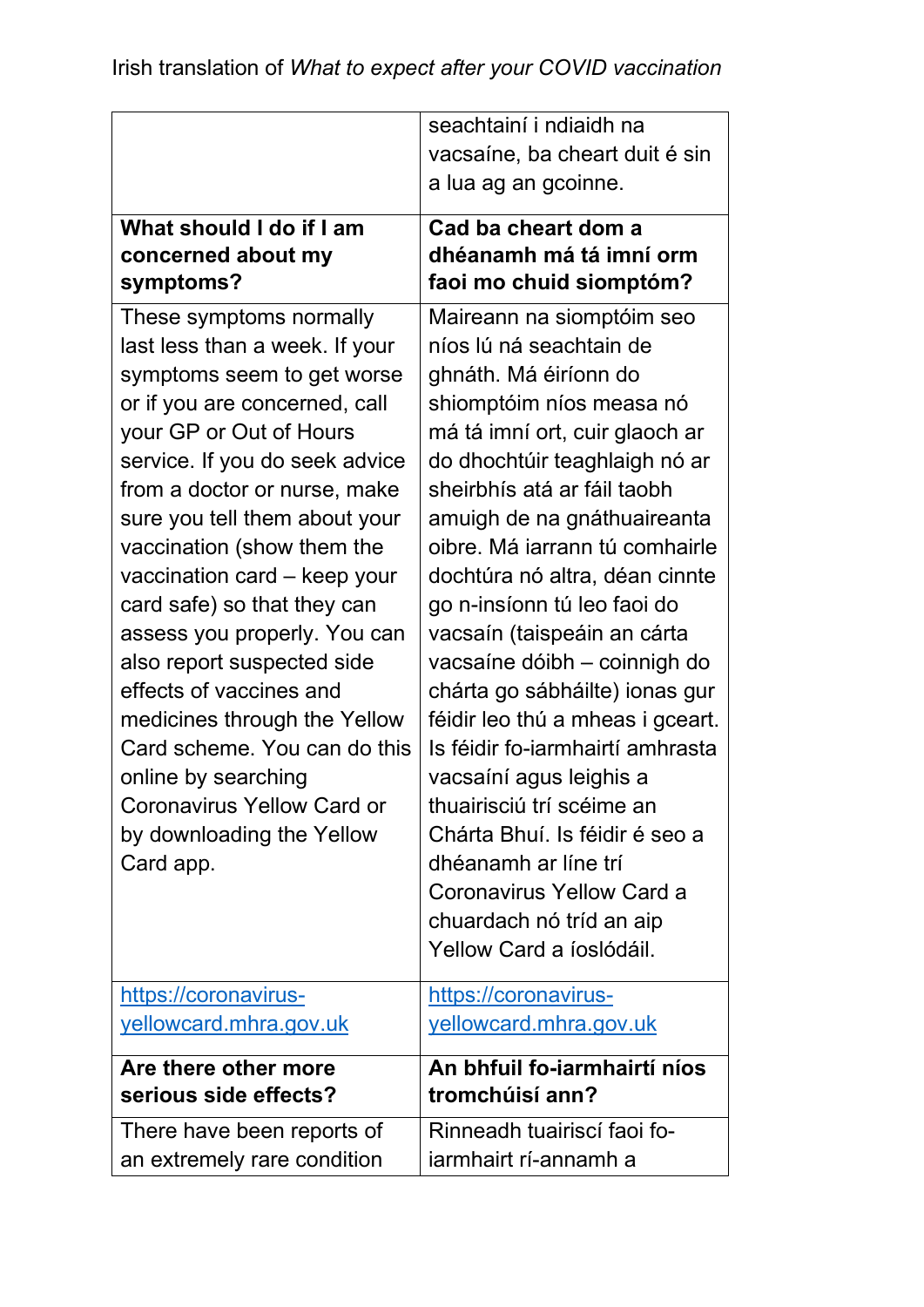| involving blood clots and<br>unusual bleeding after the<br>AstraZeneca and Janssen<br>vaccines. Because of the high<br>risk of complications and<br>death from COVID-19, the<br><b>Medicines and Healthcare</b><br>products Regulatory Agency<br>(MHRA), the World Health<br>Organisation and the<br><b>European Medicines Agency</b><br>have concluded that the<br>balance is very much in<br>favour of vaccination. | ghabhann le téachtáin fola<br>agus fuiliú neamh-gnách tar<br>éis vacsaíní de chuid<br>AstraZeneca agus Janssen a<br>fháil. De bharr an riosca aird<br>go dtéitear in aimhréidh nó go<br>bhfaightear bás mar gheall ar<br>COVID-19, rinne an<br>Ghníomhaireacht Rialála<br>Cógas agus táirgí Cúraim<br>Shláinte (MHRA), an<br>Eagraíocht Dhomhanda<br>Sláinte agus an<br>Ghníomhaireacht Leigheasra<br>Eorpach amach go dtéann an<br>tromlach ar son vacsaínithe. |
|-----------------------------------------------------------------------------------------------------------------------------------------------------------------------------------------------------------------------------------------------------------------------------------------------------------------------------------------------------------------------------------------------------------------------|------------------------------------------------------------------------------------------------------------------------------------------------------------------------------------------------------------------------------------------------------------------------------------------------------------------------------------------------------------------------------------------------------------------------------------------------------------------|
| If you experience any of the<br>following from more than 4<br>days and within 28 days                                                                                                                                                                                                                                                                                                                                 | Má tá aon cheann de seo a<br>leanas ort tar éis níos mó<br>ná ceithre lae agus laistigh                                                                                                                                                                                                                                                                                                                                                                          |
| after vaccination you<br>should seek medical advice<br>urgently from your GP or<br><b>Emergency Department.</b>                                                                                                                                                                                                                                                                                                       | de 28 lá i ndiaidh do<br>vacsaíne, ba cheart duit<br>comhairle do dhochtúra nó<br>na Roinne Éigeandála a<br>iarraidh láithreach.                                                                                                                                                                                                                                                                                                                                 |
| a new, severe<br>headache which is not<br>helped by usual<br>painkillers or is getting<br>worse                                                                                                                                                                                                                                                                                                                       | tinneas cinn dona nach<br>laghdaíonn le gnáth-<br>phianmhúcháin nó atá<br>ag éirí in olcas                                                                                                                                                                                                                                                                                                                                                                       |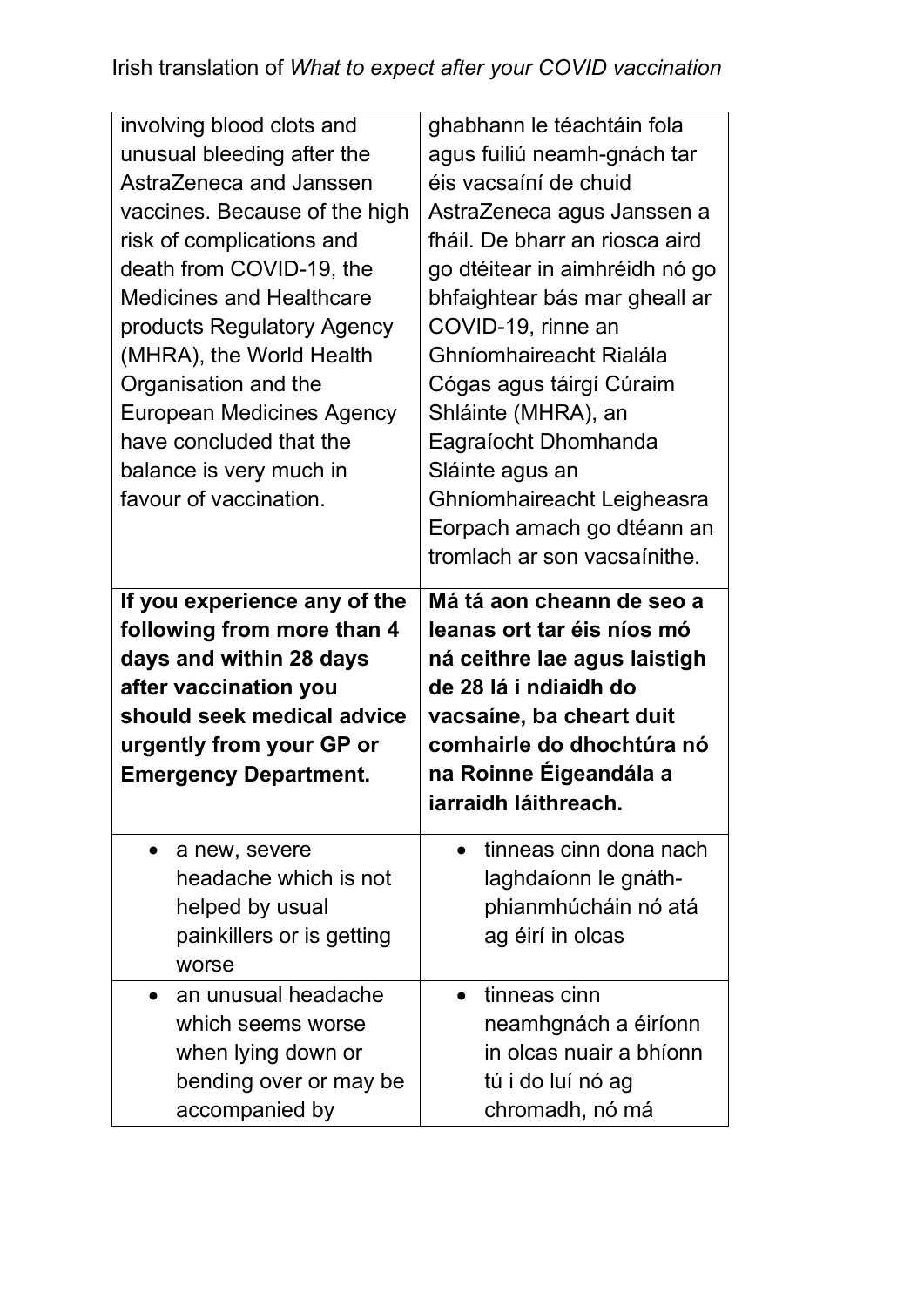|                                  | tagann sé in éineacht le              |
|----------------------------------|---------------------------------------|
|                                  | seo a leanas                          |
| blurred vision,                  | - radharc doiléir,                    |
| nausea and                       | samhnas agus cur                      |
| vomiting                         | amach                                 |
| - difficulty with your<br>speech | - fadhb le do chaint                  |
| - weakness,                      | laige, fonn codalta                   |
| drowsiness or<br>seizures        | nó taomanna                           |
| new, unexplained<br>$\bullet$    | fuiliú nó ballbhrú beaga<br>$\bullet$ |
| pinprick bruising or             | bídeacha nua nach                     |
| bleeding                         | bhfuil míniú leo                      |
| • shortness of breath,           | gearranáil, pianta                    |
| chest pain, leg swelling         | cliabhraigh, at cosa nó               |
| or persistent abdominal          | pianta boilg leanúnacha               |
| pain                             |                                       |
| Worldwide, rare cases of         | Tuairiscíodh cásanna athlasta         |
| inflammation of the heart        | croí darbh ainm miócairdíteas         |
| called myocarditis or            | nó peireacairdíteas go gairid         |
| pericarditis have been           | timpeall an domhain ach go            |
| reported after Pfizer and        | han-annamh i ndiaidh                  |
| Moderna COVID-19 vaccines.       | vacsaíní in aghaidh COVID-            |
|                                  | 19 de chuid Pfizer agus               |
|                                  | Moderna.                              |
| These cases have been seen       | Feictear na cásanna sin i             |
| mostly in younger men within     | measc fear óg den chuid is            |
| several days after               | mó, laistigh de cúpla lá i            |
| vaccination. Most of these       | ndiaidh an vacsaín a fháil.           |
| people recovered and felt        | Tháinig biseach ar formhór na         |
| better following rest and        | ndaoine sin agus mhothaigh            |
| simple treatments.               | siad i bhfad níos fearr tar éis       |
|                                  | dóibh a scíth a ligean agus           |
|                                  | cóir leighis simplí a fháil.          |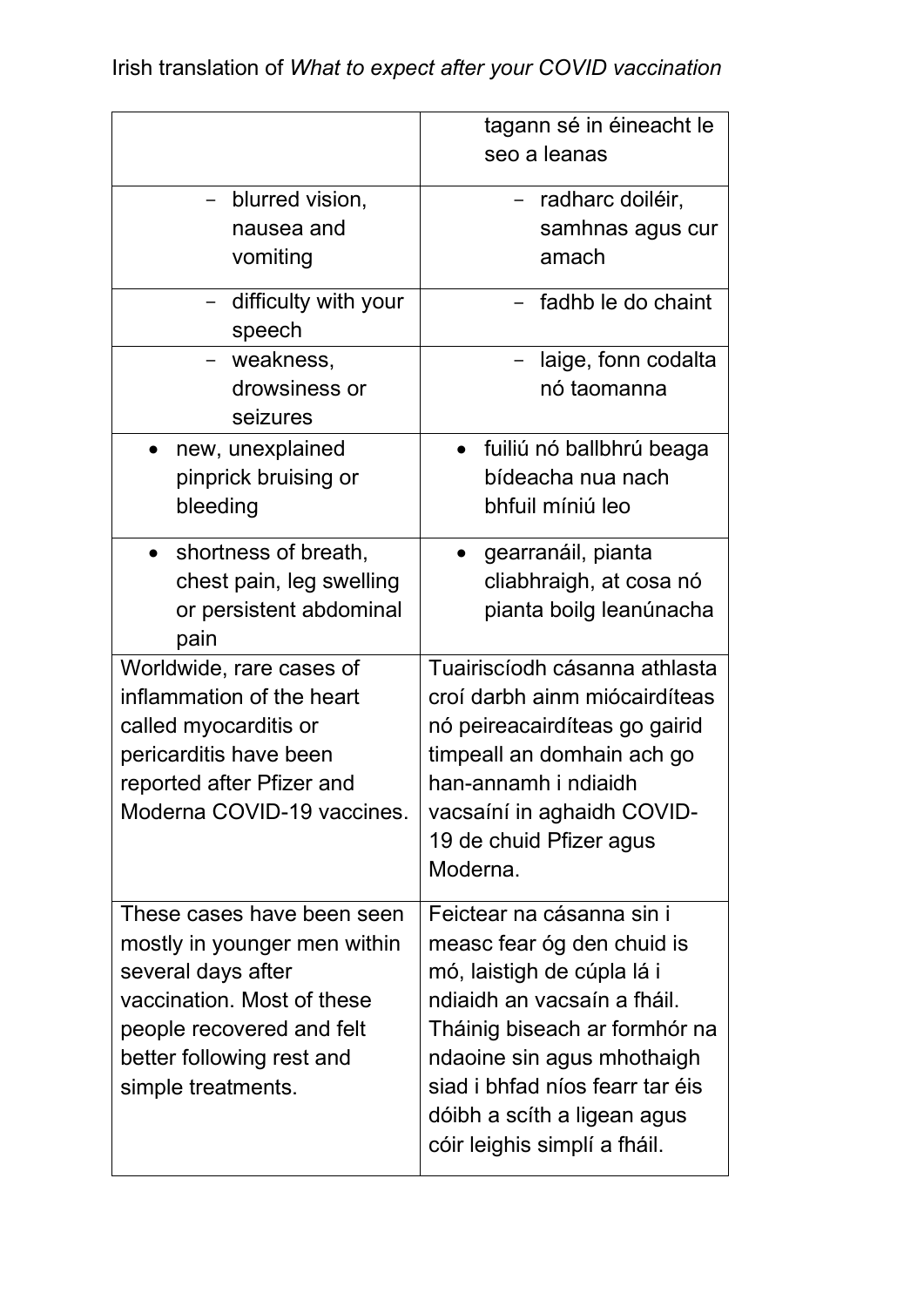| You should seek medical          | <b>Ba cheart duit comhairle</b>    |
|----------------------------------|------------------------------------|
| advice urgently if you           | leighis a lorg go práinneach       |
| experience:                      | má mothaíonn tú:                   |
| chest pain<br>$\bullet$          | pianta cliabhraigh                 |
| shortness of breath              | giorra anála                       |
| • feelings of having a           | croí atá ag preabadh,<br>$\bullet$ |
| fast-beating, fluttering,        | ag léim nó ag réabadh              |
| or pounding heart                |                                    |
| <b>Can I catch COVID-19 from</b> | An féidir liom COVID-19 a          |
| the vaccines?                    | tholgadh ón vacsaín?               |
| You cannot catch COVID-19        | Ní féidir COVID-19 a tholgadh      |
| from the vaccine but it is       | ón vacsaín ach is féidir gur       |
| possible to have caught          | tholg tú COVID-19 agus nár         |
| COVID-19 and not realise you     | thug tú faoi deara go raibh na     |
| have the symptoms until after    | siomptóim ort go dtí tar éis do    |
| your vaccination appointment.    | choinne vacsaínithe.               |
| Although a fever can occur       | Cé go bhféadfadh fiabhras          |
| within a day or two of           | teacht ort laistigh de lá nó dhó   |
| vaccination, if you have any     | i ndiaidh vacsaínithe, má tá       |
| other COVID-19 symptoms or       | aon shiomptóim COVID-19            |
| your fever lasts longer, stay at | eile ort nó má mhaireann           |
| home and arrange to have a       | d'fhiabhras níos faide, fan        |
| test.                            | abhaile agus eagraigh tástáil      |
|                                  | duit féin.                         |
| When can I go back to daily      | Cathain is féidir liom             |
| activities?                      | leanúint ar aghaidh le mo          |
|                                  | ghnáthchúraimí?                    |
| You should be able to resume     | Féadfaidh tú leanúint ar           |
| activities that are normal for   | aghaidh le do ghnáthchúraimí       |
| you as long as you feel well. If | má mhothaíonn go maith. Má         |
| your arm is particularly sore,   | tá pian suntasach i do lámh,       |
| you may find heavy lifting       | is féidir go bhfuil sé deacair     |
| difficult. If you feel unwell or | duit meáchain throma a             |
| very tired you should rest and   | thógáil. Má airíonn tú go dona     |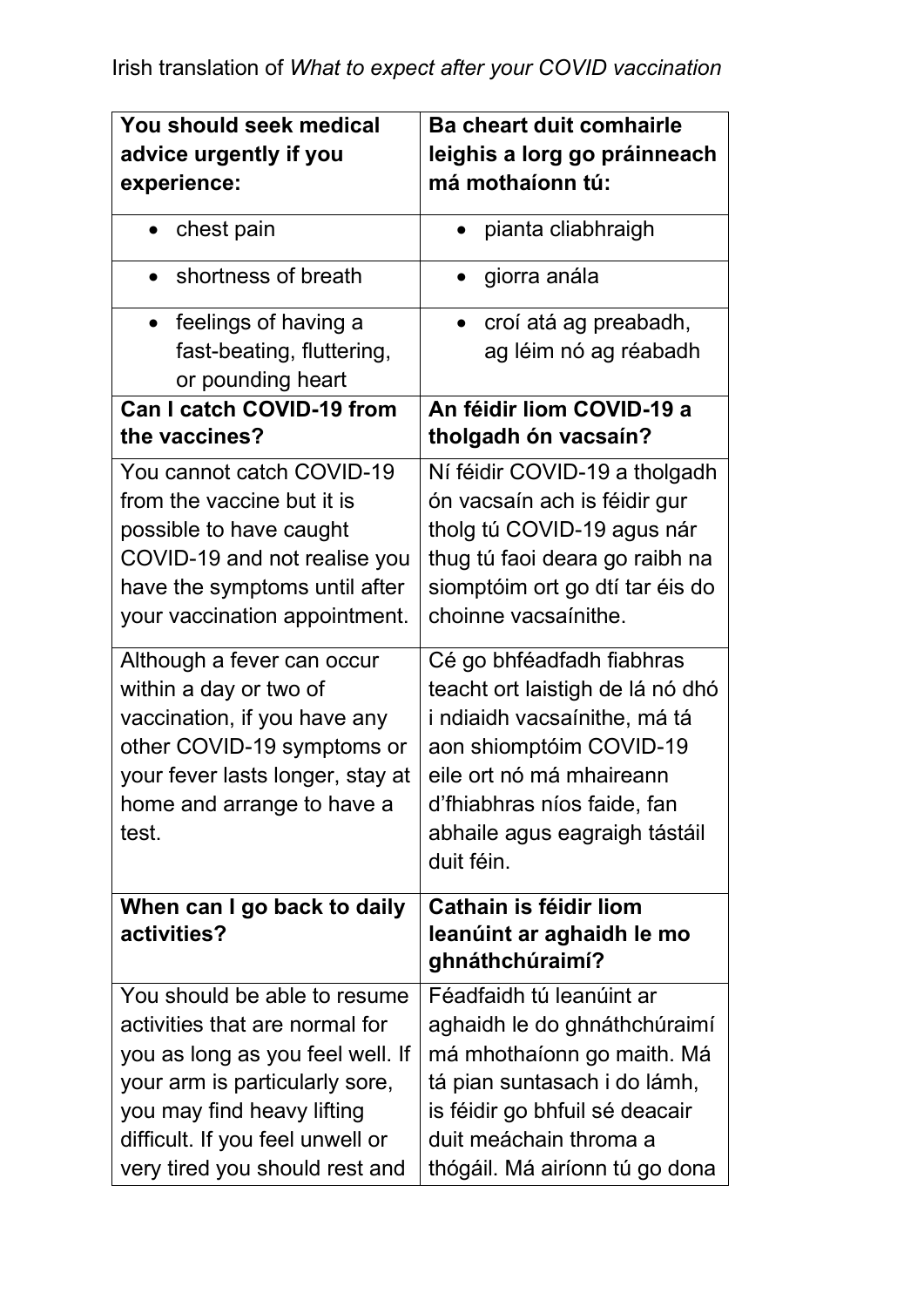| avoid operating machinery or<br>driving.                                                                                                                                                                                                                                                                                                                                                                                                             | nó má tá tuirse ort, ba cheart<br>duit do scíth a ligean agus<br>oibriúcháin innealra agus<br>tiomáint a sheachaint.                                                                                                                                                                                                                                                                                                                                                                                                                                                                       |
|------------------------------------------------------------------------------------------------------------------------------------------------------------------------------------------------------------------------------------------------------------------------------------------------------------------------------------------------------------------------------------------------------------------------------------------------------|--------------------------------------------------------------------------------------------------------------------------------------------------------------------------------------------------------------------------------------------------------------------------------------------------------------------------------------------------------------------------------------------------------------------------------------------------------------------------------------------------------------------------------------------------------------------------------------------|
| Will the vaccine protect<br>me?                                                                                                                                                                                                                                                                                                                                                                                                                      | An gcosnóidh an vacsaín<br>mé?                                                                                                                                                                                                                                                                                                                                                                                                                                                                                                                                                             |
| The COVID-19 vaccines that<br>you have had have been<br>shown to reduce the chance<br>of you suffering from COVID-<br>19 disease.                                                                                                                                                                                                                                                                                                                    | Léirítear go laghdaíonn na<br>vacsaíní COVID-19 a bhfuair<br>tú an seans go bhfulaingeofá<br>mar gheall ar COVID-19.                                                                                                                                                                                                                                                                                                                                                                                                                                                                       |
| It may take a few weeks from<br>the first dose for your body to<br>build up protection. Your body<br>should respond more quickly<br>(after a few days) after any<br>additional doses. Like all<br>medicines, no vaccine is<br>completely effective, so you<br>should continue to take<br>recommended precautions to<br>avoid infection. Some people<br>may still get COVID-19<br>despite having a vaccination,<br>but this should be less<br>severe. | D'fhéadfadh go dtógfaidh sé<br>cúpla seachtain ón gcéad<br>dháileog chun an chosaint a<br>neartú i do chorp. Ba cheart<br>go mbeadh do chorp in ann<br>freagairt níos gasta a<br>thabhairt (i ndiaidh cúpla lá) i<br>ndiaidh aon dháileog bhreise<br>a fhaigheann tú. Cosúil le<br>gach leigheas, níl gach uile<br>vacsaín éifeachtach, mar sin<br>ba cheart duit an<br>réamhchúram cuí a leanúint<br>le hionfhabhtú a sheachaint.<br>D'fhéadfadh daoine áirithe<br>COVID-19 a tholgadh fós cé<br>go bhfuair siad vacsaíniú, ach<br>ní bheadh an oiread céanna<br>contúirte ag baint leis. |
| What can I do after I have<br>had the vaccine?                                                                                                                                                                                                                                                                                                                                                                                                       | Cad is féidir liom a<br>dhéanamh tar éis na<br>vacsaine?                                                                                                                                                                                                                                                                                                                                                                                                                                                                                                                                   |
| The vaccine cannot give you<br>COVID-19 infection, and a full                                                                                                                                                                                                                                                                                                                                                                                        | Ní féidir leis an vacsaín an t-<br>ionfhabhtú COVID-19 a                                                                                                                                                                                                                                                                                                                                                                                                                                                                                                                                   |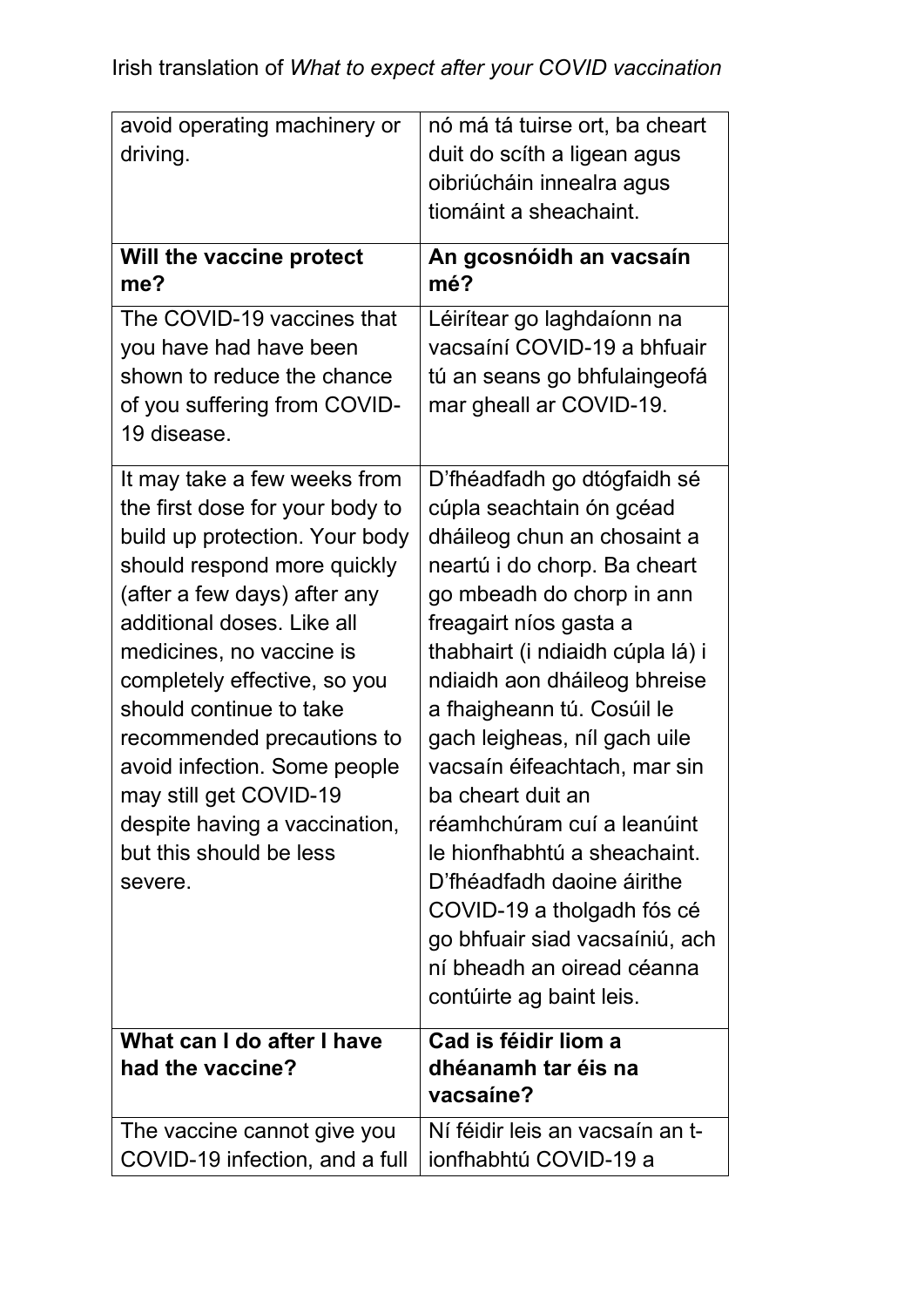| course will reduce your<br>chance of becoming seriously<br>ill. It will help to reduce the<br>risk of you passing on the<br>virus. So it is important to<br>continue to follow current<br>national guidance. | thabhairt duit, agus laghdóidh<br>cúrsa iomlán an seans go<br>dtolgfaidh tú tinneas dáiríre.<br>Cuideoidh sé leis an riosca go<br>scaipfidh tú an víreas a<br>laghdú. Mar sin, tá sé<br>tábhachtach na treoracha<br>náisiúnta reatha a leanúint. |
|--------------------------------------------------------------------------------------------------------------------------------------------------------------------------------------------------------------|--------------------------------------------------------------------------------------------------------------------------------------------------------------------------------------------------------------------------------------------------|
| To protect yourself and<br>your family, friends and<br>colleagues you must still:                                                                                                                            | Chun thú féin, do<br>theaghlach, do chairde<br>agus do chomhghleacaithe<br>a chosaint, ní mór duit:                                                                                                                                              |
| • wear a face covering<br>where advised                                                                                                                                                                      | masc aghaidhe a<br>chaitheamh nuair a<br>moltar é                                                                                                                                                                                                |
| practise social<br>distancing                                                                                                                                                                                | scaradh sóisialta a<br>dhéanamh                                                                                                                                                                                                                  |
| wash your hands<br>carefully and frequently                                                                                                                                                                  | do lámha a ní go<br>$\bullet$<br>cúramach agus go minic                                                                                                                                                                                          |
| open windows to let<br>fresh air in                                                                                                                                                                          | fuinneoga a oscailt chun<br>aer úr a ligean isteach                                                                                                                                                                                              |
| follow the current<br>guidance at<br>www.gov.uk/coronavirus                                                                                                                                                  | lean an treoir reatha ag<br>www.gov.uk/coronavirus                                                                                                                                                                                               |
| <b>Vaccination, helping to</b><br>protect those most<br>vulnerable.                                                                                                                                          | Vacsaíniú, ag cabhrú le<br>cosaint a thabhairt dóibh<br>siúd atá i gcontúirt.                                                                                                                                                                    |
| If you need more information<br>on the COVID-19 vaccination<br>please visit:<br>www.nidirect.gov.uk/covid-<br>vaccine                                                                                        | Má tá tuilleadh eolais ag<br>teastáil ort faoi vacsaíniú<br>COVID-19, téigh chuig:<br>www.nidirect.gov.uk/covid-<br><u>vaccine</u>                                                                                                               |